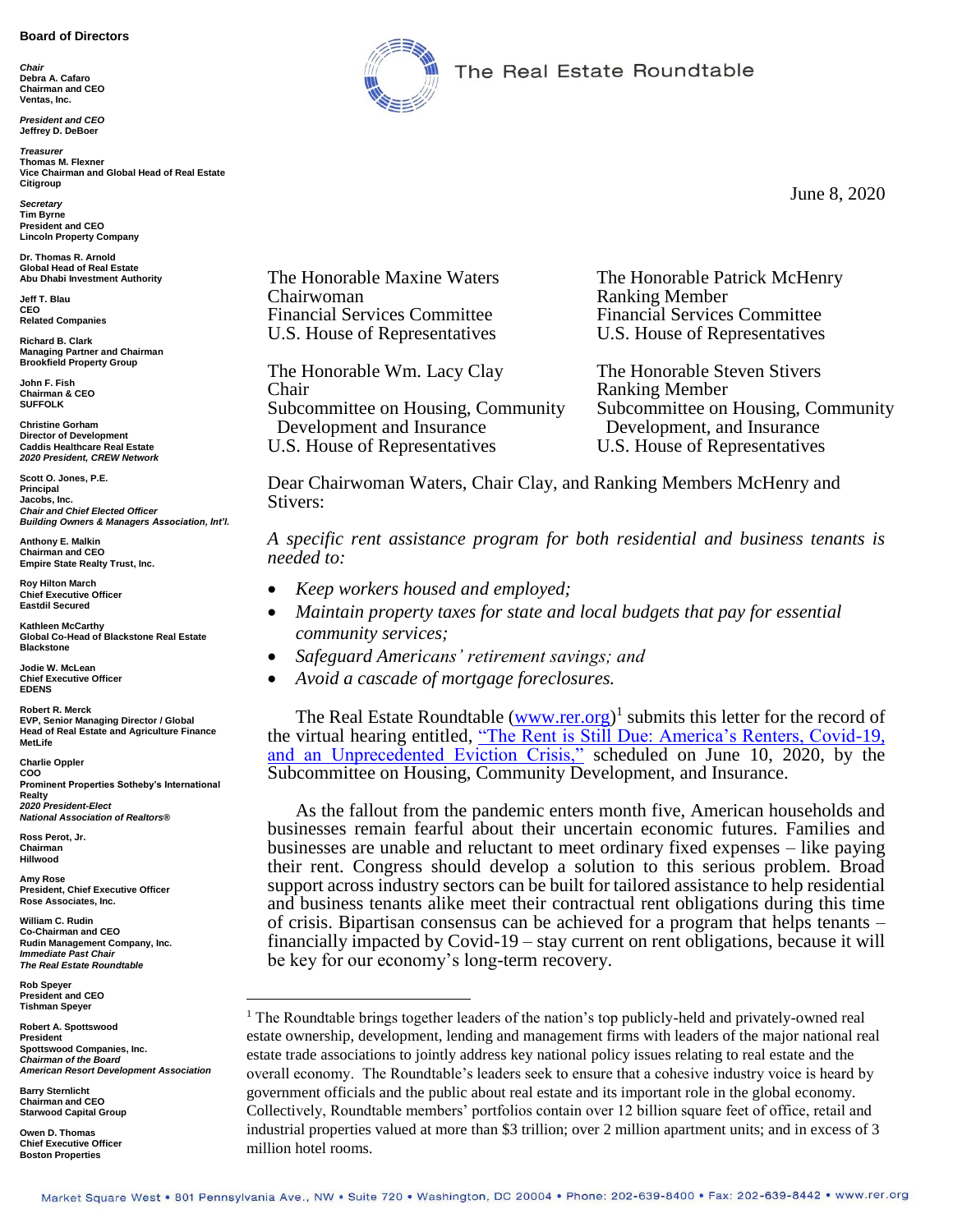Page 2 June 8, 2020

Moreover, struggling businesses are not interested in taking on new debt right now to help pay their rent. More leverage on balance sheets will only further delay recovery of shuttered businesses that already find themselves "in the red" and lack the income to meet currently due and owing obligations.

Articles and studies cited in the attachment to this letter<sup>2</sup> describe drastic declines in rent collections since April, especially from businesses in the retail and hospitality sectors. Rents paid by retail tenants shuttered by government orders are down 50% from pre-Covid levels. Anecdotal reports alert that rent collections from enclosed mall tenants (different from open-air shopping centers) are even worse.

The severely depressed state of business rent collections is a foreboding sign of diminishing commercial real estate asset values. As explained in more detail below, declined asset values mean less property tax revenues for state and local governments to pay for infrastructure and essential health care and first-responder services. Declined asset values also reflect the deep losses that U.S. financial institutions and investors may incur, and that workers' retirement plans might sustain, in their commercial real estate portfolios.<sup>3</sup> One article put the problem this way, in explaining the "alarming" chain reaction" that spreads throughout the economy when business tenants fail to pay their rents:

"The problem for the broader U.S. economy is that when businesses … stop paying rent, it sets off an alarming chain reaction. Landlords are now at risk of bankruptcy, too. Commercial real estate prices are falling. Jobs at property management companies and landscapers face cuts. Banks and private investors are unwilling to lend to most commercial real estate projects anymore, and cash-strapped city and local governments are realizing the property taxes they usually rely on from business properties are unlikely to be paid this summer and fall."<sup>4</sup>

The inability of businesses to meet ordinary expenses like rent payments is even more pronounced in the Covid-19 era among enterprises owned by minorities, women, and veterans. One poll reports that 34% of small businesses overall cannot meet rent since government orders shuttered businesses – with "Covid-19 quarantines … especially difficult on women-owned, minority-owned, and veteran-owned businesses."<sup>5</sup> Likewise, Federal Reserve data cited in a recent McKinsey & Company report indicate Covid-19's disproportionate economic impact on minority-owned businesses as twice as likely to be classified as "at risk" or "distressed" compared to businesses *not* owned by minorities.<sup>6</sup>

On the residential side, apartment rental payments have been faring better for the time being. Over 80% of multifamily residential tenants payed their April and May rents.<sup>7</sup> However, as the pandemic drags on and as unemployment insurance and other means of *CARES* Act support run dry, households face mounting financial insecurity. Families are worrying about how they will pay for basic necessities like housing rent in the months ahead.

 $2$  Footnotes 24-31.

 $3$  Footnotes 15-21.

<sup>&</sup>lt;sup>4</sup> "The next big problem for the economy: Businesses can't pay their rent," *[Washington Post](https://www.washingtonpost.com/business/2020/06/03/next-big-problem-businesses-cant-or-wont-pay-their-rent-its-setting-off-dangerous-chain-reaction/)* (June 4, 2020).

<sup>&</sup>lt;sup>5</sup> "34% of Small Businesses Can't Cover May Rent," [Alignable \(April 28, 2020\)](https://www.alignable.com/forum/34-of-small-businesses-can-t-cover-may-rent) (results of poll conducted April 24-26) ("[M]ore than half of all women-owned businesses (52%) report being closed, while similar figures surfaced for minorityowned businesses (48%) and veteran-owned companies (44%). That's compared to all other businesses, where only 38% have shut their doors.").

<sup>6</sup> McKinsey & Company, ["Covid-19's effect on minority-owned businesses in the United States"](https://www.mckinsey.com/~/media/McKinsey/Industries/Social%20Sector/Our%20Insights/COVID%2019s%20effect%20on%20minority%20owned%20small%20businesses%20in%20the%20United%20States/COVID-19s-effect-on-minority-owned-small-businesses-in-the-United-States.ashx) (May 2020).

<sup>7</sup> <https://www.globest.com/2020/05/11/80-of-apartment-renters-paid-rent-in-first-week-of-may/>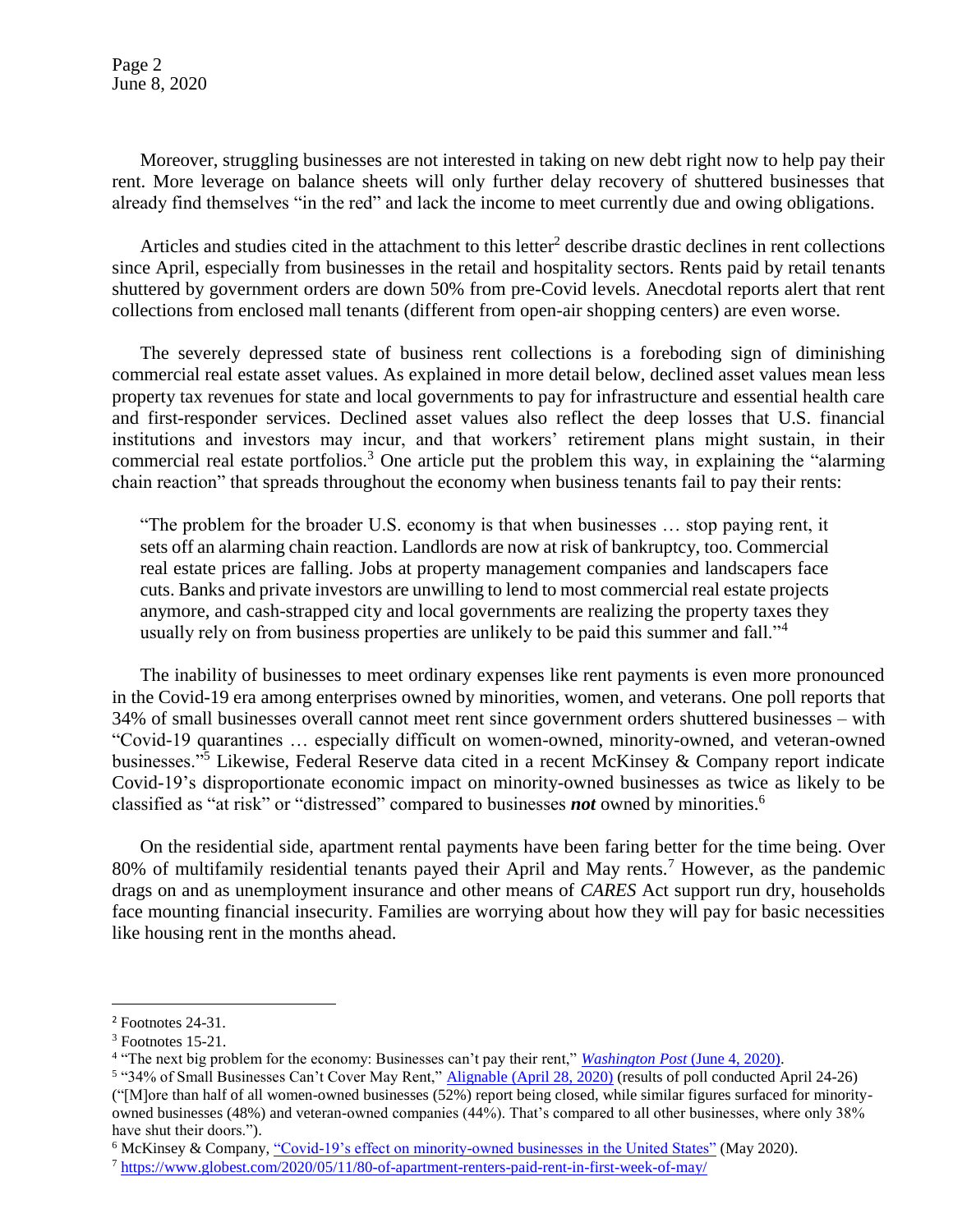Page 3 June 8, 2020

#### *Congress has taken minor steps to address the rent crisis, but bigger actions are needed.*

Federal Reserve Chair Jerome Powell recently encouraged Congress to enact bolder policies to avoid business insolvencies and look toward sustained recovery – so workers have jobs to return *to*. 8

The last thing struggling businesses will need when they re-open is to be bogged down with months of missed legacy rents that they remain bound to pay. Assuming more debt to pay these expenses, and dig businesses in an even deeper hole, is not an attractive option. In this regard, forgivable Paycheck Protection Program (PPP) loans have provided some help for eligible small businesses (essentially, those that do not normally qualify for traditional financing or truly "mom and pop" concerns). However, the PPP's overriding (and proper) objective is to keep workers on payroll with benefits – not to help business tenants meet monthly rent. Bipartisan reforms to the PPP's "75-25 Rule" recently passed by both the House and Senate<sup>9</sup> are a step in the right direction, but they do not go far enough to place impacted businesses on a steady path to long-term recovery and remain solvent. Tinkering with the "75-25 Rule" does not change the *CARES* Act's underlying structure which constrains PPP loan amounts based on a formula pegged to 2.5 times *payroll* expenses – not 2.5 times *operating* expenses.<sup>10</sup> Moreover, with the vast majority of these SBA loans sized at  $$50,000$  or less,<sup>11</sup> the PPP simply lacks the capacity to make a consequential dent in the extensive business rental income crisis.

Another notable legislative proposal incorporated into the *HEROES* Act recently passed by the House<sup>12</sup> builds on an existing and important state grant program to address the scourge of homelessness.<sup>13</sup> The proposal would expand availability of these grants to provide more rent help for predominantly low-income households (with some limited, discretionary funds marginally reserved for middle-income renters). As with the PPP's curbed support for business tenants, this emergency residential rent program would be a good start. But it would not be enough, because it is too restrictive in only helping certain impacted residential tenants (and does nothing to assist business tenants shuttered or otherwise economically impacted by the pandemic). Congress should certainly help households on the brink of homelessness and in distressed communities. It should also go further to vigorously assist the heroic nurses, first responders, teachers and other middle class Americans that rent "workforce housing" during these uncertain times.

<sup>&</sup>lt;sup>8</sup> "Current Economic Issues," speech of Jerome H. Powell At the Peterson Institute for International Economics, (May 13, 2020) (available at [https://www.federalreserve.gov/newsevents/speech/powell20200513a.htm\):](https://www.federalreserve.gov/newsevents/speech/powell20200513a.htm)) "The loss of thousands of small- and medium-sized businesses across the country would destroy the life's work and family legacy of many business and community leaders and limit the strength of the recovery when it comes. These businesses are a principal source of job creation—something we will sorely need as people seek to return to work."

<sup>9</sup> E.g., *Paycheck Protection Flexibility Act* [\(H.R. 7010\)](https://www.congress.gov/bill/116th-congress/house-bill/7010). The "75-25 Rule" issued by the Small Business Administration and endorsed by the Treasury Department limits PPP loan and forgiveness amounts to no more than 25% for rent and other business expenses. H.R. 7010 would default instead to a "60-40 Rule," marginally allowing a 15% increase for PPP loan forgiveness for rent and other non-payroll fixed expenses.

<sup>10</sup> 15 U.S.C. § 636(a)(36)(E).

<sup>&</sup>lt;sup>11</sup> Small Business Administration, "PPP Report" (approvals through 05/23/20) (slide 6), available at <https://home.treasury.gov/system/files/136/SBA-Paycheck-Protection-Program-Loan-Report-Round2.pdf>

<sup>12</sup> *[Emergency Rental Assistance and Rental Market Stabilization Act,](https://financialservices.house.gov/news/documentsingle.aspx?DocumentID=406538)* Div. K, Title II of *HEROES Act* [\(H.R. 6800\)](https://www.congress.gov/bill/116th-congress/house-bill/6800/text).

<sup>13</sup> Emergency Solutions Grant Program, information available at: [https://www.hudexchange.info/programs/esg/.](https://www.hudexchange.info/programs/esg/)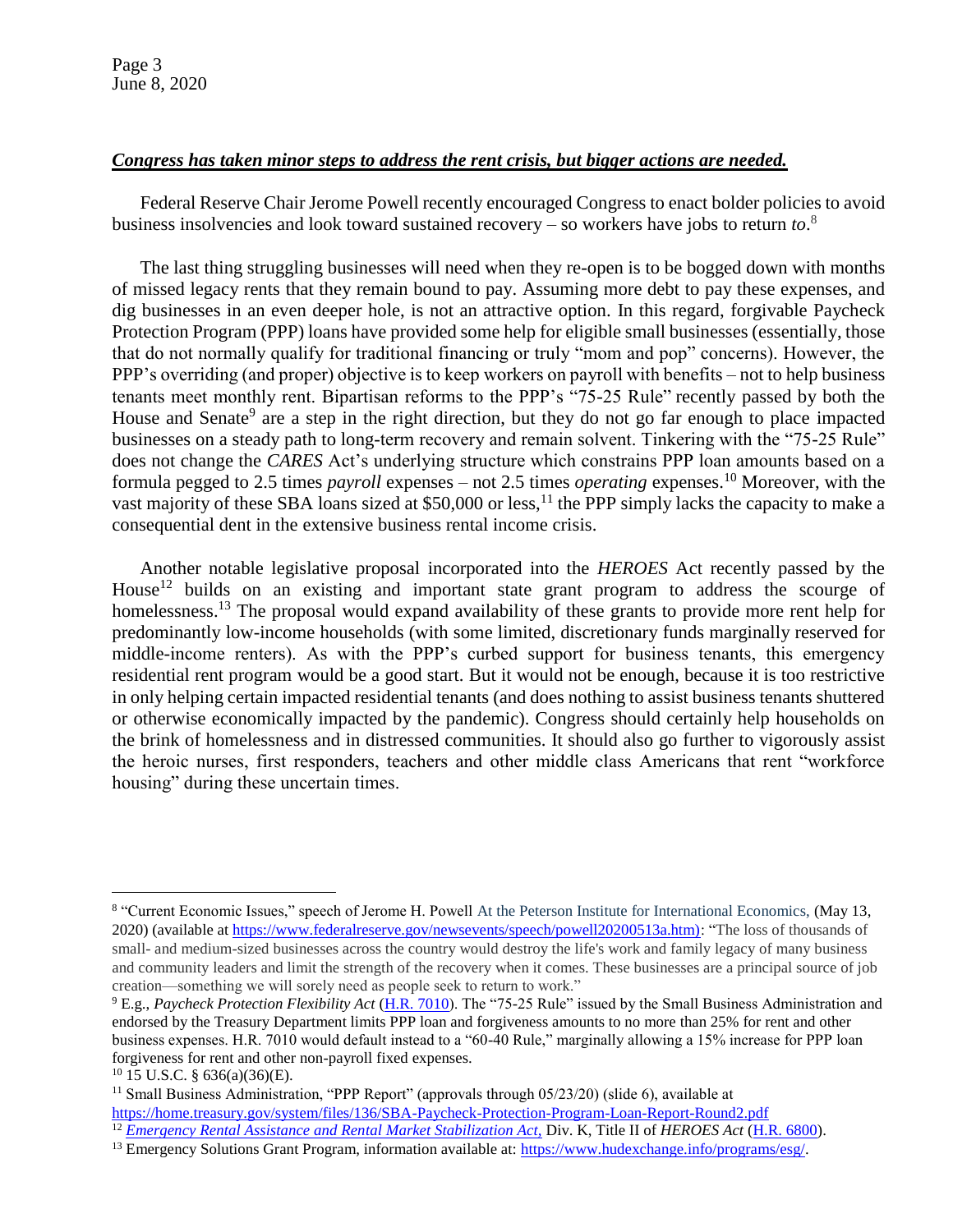# *Rent income supports an "obligation chain" that links critical sectors of the economy.*

The Roundtable encourages Congress to design a specific program that helps households and businesses rebound by lessening the burden of rent obligations that are now piling up on them. Temporary government assistance for qualifying tenants will positively ripple throughout the economy by stabilizing a rental income stream that is the source for an "obligation chain" linking markets for jobs, state and local government services, and investors in mortgages and retirement savings:



- Tenants' rent payments go "up" the obligation chain to provide property owners with revenue to **pay the 3.4 million U.S. workers directly employed in the real estate sector.<sup>14</sup>** These include workers across all skill levels that construct, clean, protect, landscape, maintain, and repair buildings. Rental income also supports **35 million more indirect jobs** accounted for by the salesforce at "brick and mortar" stores; companies that lease space in office buildings; doctors, nurses, and supporting staff at senior care facilities; employees at hotels, warehouses, and tourism properties; and workers on assembly lines that manufacture products for building construction and improvements.<sup>15</sup>
- Rent payments go further "up" the obligation chain to provide building owners with revenue to honor their own debt obligations to **pay principal and interest that supports the \$3.2 trillion-plus commercial and multifamily mortgage market.** Tenants' rents provide building owners with the revenue they need to pay commercial banks, life insurance companies, government-sponsored enterprises (Fannie Mae and Freddie Mac), holders of securitized loans, and other investor groups that extend commercial mortgage debt to support profitable, functioning real estate assets.<sup>16</sup>
- Business rent payments go further "up" the obligation chain as the revenue building owners use to pay **\$509 billion each year in property taxes that state and local governments need to spend on essential community services.** Property taxes are the largest source of local government revenue according to the U.S. Census of Governments.<sup>17</sup> Rents from *business and multifamily* tenants are especially critical as their buildings are subject to higher tax rates than homes in the great majority of states. According to one study, an average commercial property pays 1.724 times *more* in taxes compared to taxes associated with a home.<sup>18</sup>

<sup>&</sup>lt;sup>14</sup> February 2020 data of the Bureau of Labor Statistics for NAICS 236 ("Construction of Buildings") and NAICS 531 ("Real Estate"), available at: [https://www.bls.gov/iag/tgs/iag\\_index\\_naics.htm](https://www.bls.gov/iag/tgs/iag_index_naics.htm)

<sup>&</sup>lt;sup>15</sup> *Id.*, aggregate of February 2020 BLS jobs statistics for certain manufacturing (NAICS 321, 332), physical retail locations (NAICS 441-448, 451-453), warehousing (NAICS 493), professional services (NAICS 54), care facilities (NAICS 623), tourism properties (NAICS 713), accommodations (NAICS 721), and restaurants (NAICS 722).

<sup>16</sup> See [https://www.mba.org/2020-press-releases/march/commercial/multifamily-mortgage-debt-grows-in-the-fourth](https://www.mba.org/2020-press-releases/march/commercial/multifamily-mortgage-debt-grows-in-the-fourth-quarter-of-2019)[quarter-of-2019](https://www.mba.org/2020-press-releases/march/commercial/multifamily-mortgage-debt-grows-in-the-fourth-quarter-of-2019)

 $17$  <https://www.census.gov/data/datasets/2017/econ/local/public-use-datasets.html>

<sup>18</sup> <https://files.taxfoundation.org/legacy/docs/ff342.pdf>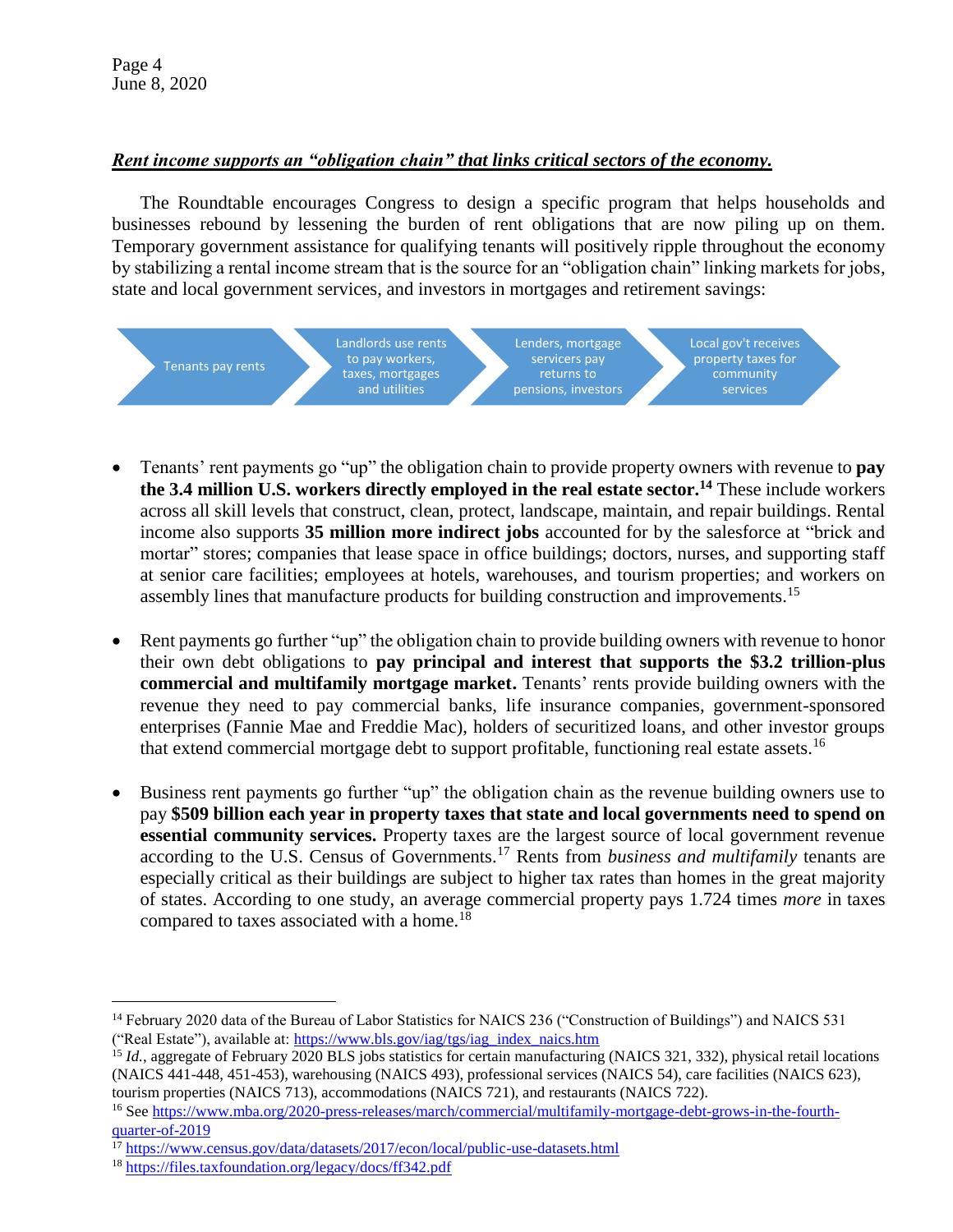Page 5 June 8, 2020

.

- Business rent payments go further "up" the obligation chain to the investment community **driving the value of commercial building assets in which billions of dollars of pension funds, 401Ks, and other retirement savings are invested.** Real estate is a principal component of most pension fund portfolios, with 87% of all public and 73% of all private sector pension funds currently investing in buildings that depend on rent revenues for income.<sup>19</sup> According to one estimate, nearly \$800 billion is invested in real estate globally. $^{20}$
- In the event that a business tenant files under chapter 7 or 11 bankruptcy laws, at best "pennies on the dollar" would remain to satisfy outstanding lease obligations because landlords will rank as unsecured creditors in the order of priority of who gets paid before whom.<sup>21</sup> **Lost streams of rental income that disappear as a result of bankruptcy filings will weaken the links in the obligation chain as U.S. workers, state and local governments, and retirement investors all rely on this disappearing revenue.**

### *Congress should strengthen the "obligation chain" with a robust rental assistance program specifically designed to help business and residential tenants through the current crisis.*

Congress has the opportunity to "re-couple" the rent obligation chain. It should design a targeted program for the specific purpose to help residential and business tenants pay their rent – and thereby help shore-up state and local property tax revenues, secure livelihoods of millions of workers, maintain proper functioning in mortgage markets, and safeguard Americans' pension and retirement savings.

*Assistance for business tenants:* Suggestions that may guide a temporary program to help business tenants are:

- Only business tenants that certify and document negative economic impact from Covid-19 (*e.g.,* shuttered by government order) should be eligible for assistance.
- Rental assistance should go directly to business tenants, through an IRS delivery system that identifies qualified applicants by tax ID numbers.
- Taxpayers should be protected by capping the amount of allowable rent assistance, and requiring that both tenants and owners have "skin in the game" to bear program risks. For example:
	- $\triangleright$  Generally, qualified business tenants remain obligated to pay 25% of rent payments.
	- $\triangleright$  Business landlords that accept tenant-assisted payments forgive 25% of rent obligations.
	- $\triangleright$  Federal support capped at not more than 50% of fair market business rents perhaps at a 120% "Area Median Rent" standard, similar to the residential rental assistance proposal offered in the *HEROES* Act.<sup>22</sup>
	- $\triangleright$  For businesses located in economically distressed geographies that will have an even harder time recovering from the pandemic, higher levels of support should be considered – such as

 $\overline{a}$ <sup>19</sup> [https://docs.preqin.com/newsletters/re/Preqin-RESL-September-16-Pension-Funds-Investing-in-Real-Estate.pdf.](https://docs.preqin.com/newsletters/re/Preqin-RESL-September-16-Pension-Funds-Investing-in-Real-Estate.pdf)

<sup>&</sup>lt;sup>20</sup> Nareit, ["The Role of Real Estate in Pension Funds"](https://www.reit.com/news/blog/nareit-developments/role-real-estate-pension-funds#:~:text=One%20very%20simple%20approach%20is,their%20investments%20to%20real%20estate.) (August 7, 2019).

<sup>21</sup> *["How Bankruptcy Courts Are Hurting Landlords,"](https://www.globest.com/2020/06/01/how-bankruptcy-courts-are-hurting-landlords/?kw=How%20Bankruptcy%20Courts%20Are%20Hurting%20Landlords&utm_source=email&utm_medium=enl&utm_campaign=netlease&utm_content=20200602&utm_term=rem)* Globe St.com (June1, 2020).

<sup>22</sup> *Emergency Rental Assistance and Rental Market Stabilization* Act*,* included in *HEROES* Act (p. 939, line 1), *supra* note

<sup>12</sup> (maximum of amount of residential rent assistance the greater of 120% of "Fair Market Rent" of a Metropolitan Statistical Area or a higher amount as determined by the HUD Secretary).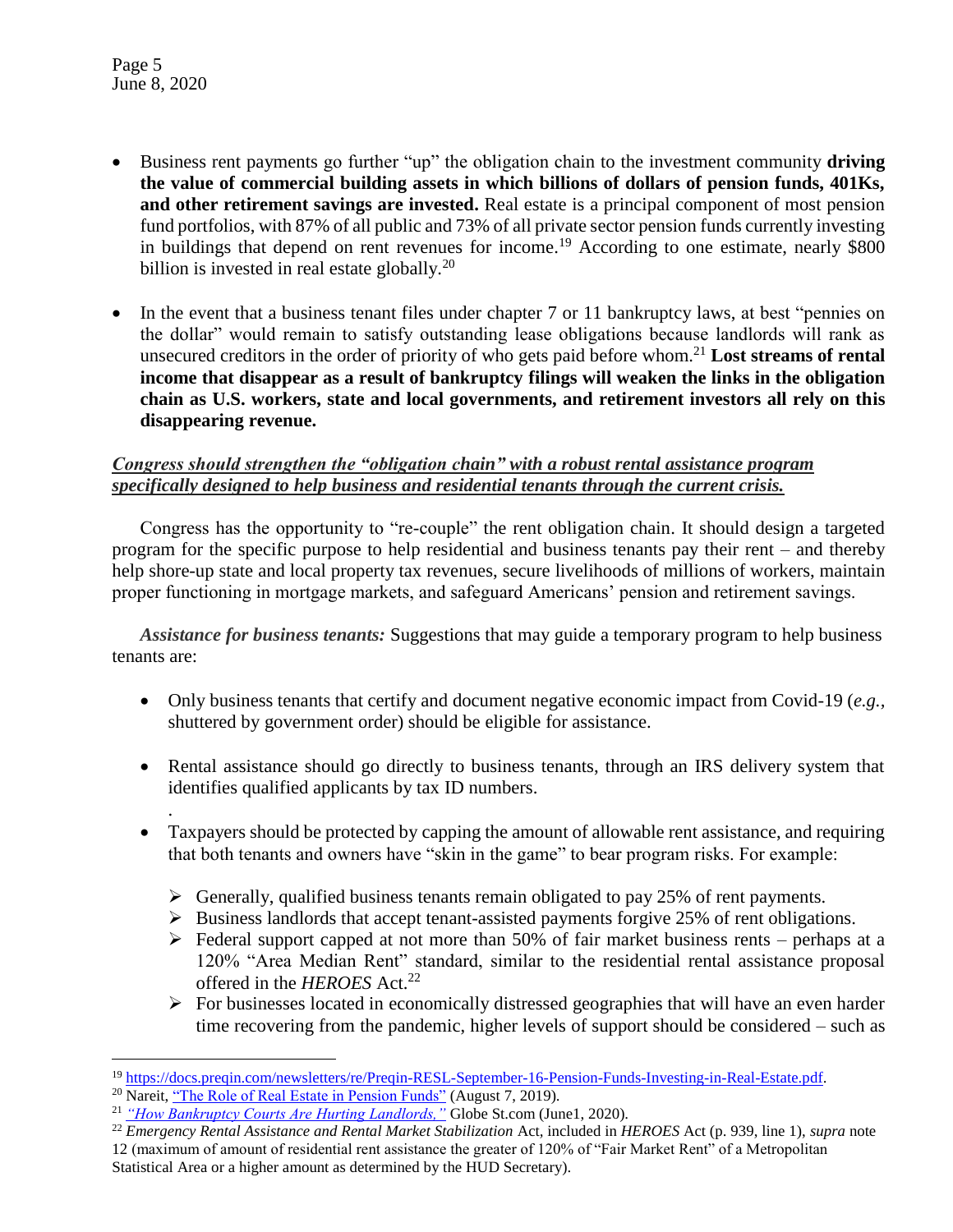75% emergency assistance for enterprises in struggling communities with low median incomes.

 Qualified tenants should receive protection from any credit rating downgrades if they participate in the program.

*Assistance for residential tenants:* With reference to the *Emergency Rental Assistance and Rental Market Stabilization Act*,<sup>23</sup> we recommend the following to bolster the proposal:

- Oualifying tenants should be required to make some showing of economic harm as a result of COVID-19 (*e.g.*, lost job, reduction in income).
- Partial rent payments should be encouraged as much as practicable. The program should be structured so that federal support is available to pay the rent increment that a qualifying residential tenant is unable to pay.
- Qualifying tenants that already receive some means of rental assistance through an existing program (such as Section 8 housing choice vouchers) should not also receive support through a temporary emergency rent assistance program. Limited resources should be economized so as much assistance as possible can be made available to renter households.
- Income targeting restrictions should be expanded so that more middle class households renting units geared to "workforce housing" income levels can receive assistance during the Covid-19 economic crisis.

\* \* \*

The Real Estate Roundtable appreciates the opportunity to provide information to make the case for Congress to develop a solution that specifically enables residential and business tenants with their ordinary rent obligations. Our aim is to assist bipartisan collaboration on this critical subject, which should be a linchpin in any further Covid-19 response package that looks to jumpstart and sustain the economy's recovery during the ongoing pandemic.

Sincerely,  $(1)$ K

Jeffrey D. DeBoer President and Chief Executive Officer

Cc: Members of the U.S. House of Representatives Committee on Financial Services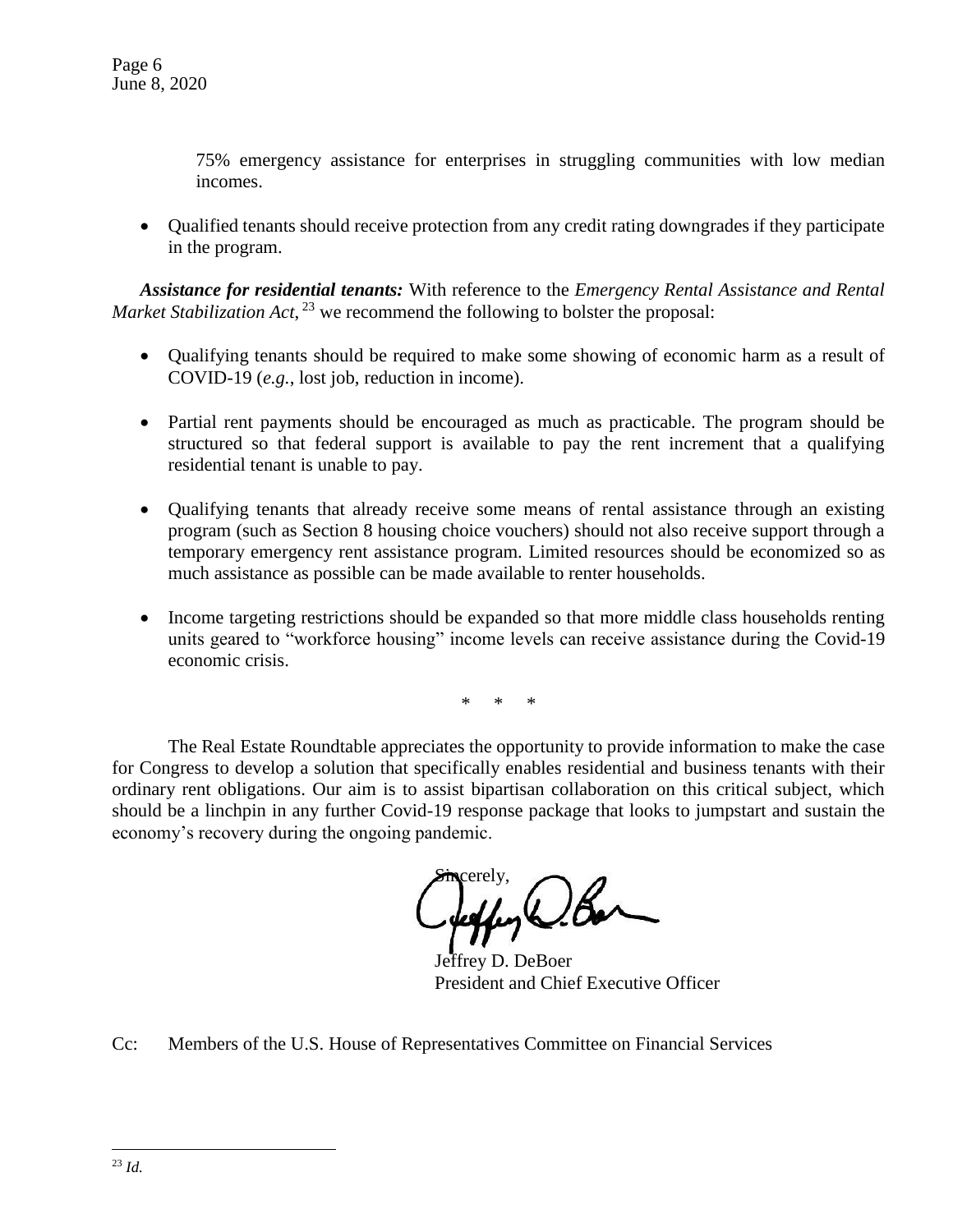# **BACK-UP CITATIONS SUPPORTING THE CASE FOR A RENTAL ASSISTANCE PROGRAM**

- (a) The recent widespread decline of rental revenues are described in reports cited here.<sup>24</sup>
- (b) Government shutdown and "work-from-home" orders have caused drastic reductions in rent collections from business tenants:<sup>25</sup>
	- (1) "As of April 17, 2020, approximately 50% of retail tenants had paid their April rent, compared with the 85% who had paid their March rent, according to data from real estate business intelligence company Datex Property Solutions."
	- (2) "According to CoStar Risk Analytics, the commercial real estate market can expect to see borrowers default on more than 13,000 loans totaling \$148 billion in value."
	- (3) "[A]ccording to Green Street Advisors, about 50 percent of the 1,000 department stores in U.S. malls are vulnerable to permanent closure by the end of 2021. If struggling department store anchors go out of business as a result of the COVID-19 pandemic, other troubled tenants at those shopping centers likely will activate lease clauses to shutter their stores, as well."
- $\overline{a}$  $24$

"The next big problem for the Economy: Businesses can't pay their rent," *[Washington Post](https://www.washingtonpost.com/business/2020/06/03/next-big-problem-businesses-cant-or-wont-pay-their-rent-its-setting-off-dangerous-chain-reaction/)* (June 4, 2020) ("The problem for the broader U.S. economy is that when businesses … stop paying rent, it sets off an alarming chain reaction. Landlords are now at risk of bankruptcy, too …");

"Commercial Rent Payments Plummet," *[New York Times](https://www.nytimes.com/2020/05/21/nyregion/commercial-rent-NYC-coronavirus.html)* (May 21, 2020) ("drop in commercial rent payments could imperil property tax collections that pay for city services");

"Fixed Rent Payments Could Be the Latest Pandemic Victim," *[Wall Street Journal](https://www.wsj.com/articles/never-mind-how-high-the-rent-is-companies-say-its-too-damned-fixed-11588680010)* (May 5, 2020) ("Companies' revenues can plummet from one month to the next, but their rent obligations typically remain constant, putting many firms in danger of default or even insolvency");

"Virus Impact on One Landlord: 80% of Retail Tenants Missed Rent," *Baltimore Sun* [\(May 22, 2020\);](https://www.baltimoresun.com/coronavirus/sns-nyt-most-of-landlords-retail-tenants-missed-rent-20200522-2uk3jjshozhd7cjamh4yqrijye-story.html) ("Residential rent collections have also declined, as tenants who lost jobs have stopped paying. But the erosion of commercial rents, so far, is worse and has stripped landlords of their largest source of income every month, especially for smaller property owners, and has started to jeopardize the health of their own businesses");

"This First-Time Homebuyer Needs Rent to Keep His House. But His Tenants Are Broke," *[FiveThirtyEight](https://fivethirtyeight.com/features/this-first-time-homebuyer-needs-rent-to-keep-his-house-but-his-tenants-are-broke/)* [\(May 18, 2020\)](https://fivethirtyeight.com/features/this-first-time-homebuyer-needs-rent-to-keep-his-house-but-his-tenants-are-broke/) ("half the rental properties in the U.S. belong to landlords who own no more than 10 properties, and many of those 8 million individual landlords rely on the nominal rent they collect");

"Many Businesses Wrestle with Rent Payments as Some Property Owners Work to Cut Deals During the Pandemic," *[Richmond Times-Dispatch](https://www.richmond.com/business/many-businesses-wrestle-with-rent-payments-as-some-property-owners-work-to-cut-deals-during/article_99f9dda7-959b-5903-803f-5e1793ef38fa.html)* (May 1, 2020) ("When businesses closed in March and through April, the money to cover expenses like rent vanished. That's left businesses, particularly those in the hard-hit retail sector, asking their landlord to give them a break on their rent until they can see revenue return.");

"What Happens When Retailers Stop Paying Rent," *Marketplace* [\(April 6, 2020\)](https://www.marketplace.org/2020/04/06/what-happens-when-retailers-stop-paying-rent/) ("dominoes fall" when businesses do not pay rent as mortgages are unpaid and "[t]he banks take a financial hit. And so do investors, like pension funds, that put money into mortgage-backed securities.")

<sup>25</sup> See David C. Ling, *et al*., Department of Finance, Insurance, & Real Estate, University of Florida, "A First Look at the Impact of COVID19 on Commercial Real Estate Prices: Asset Level Evidence" (May 4, 2020), (available at [https://papers.ssrn.com/sol3/papers.cfm?abstract\\_id=3593101\)](https://papers.ssrn.com/sol3/papers.cfm?abstract_id=3593101).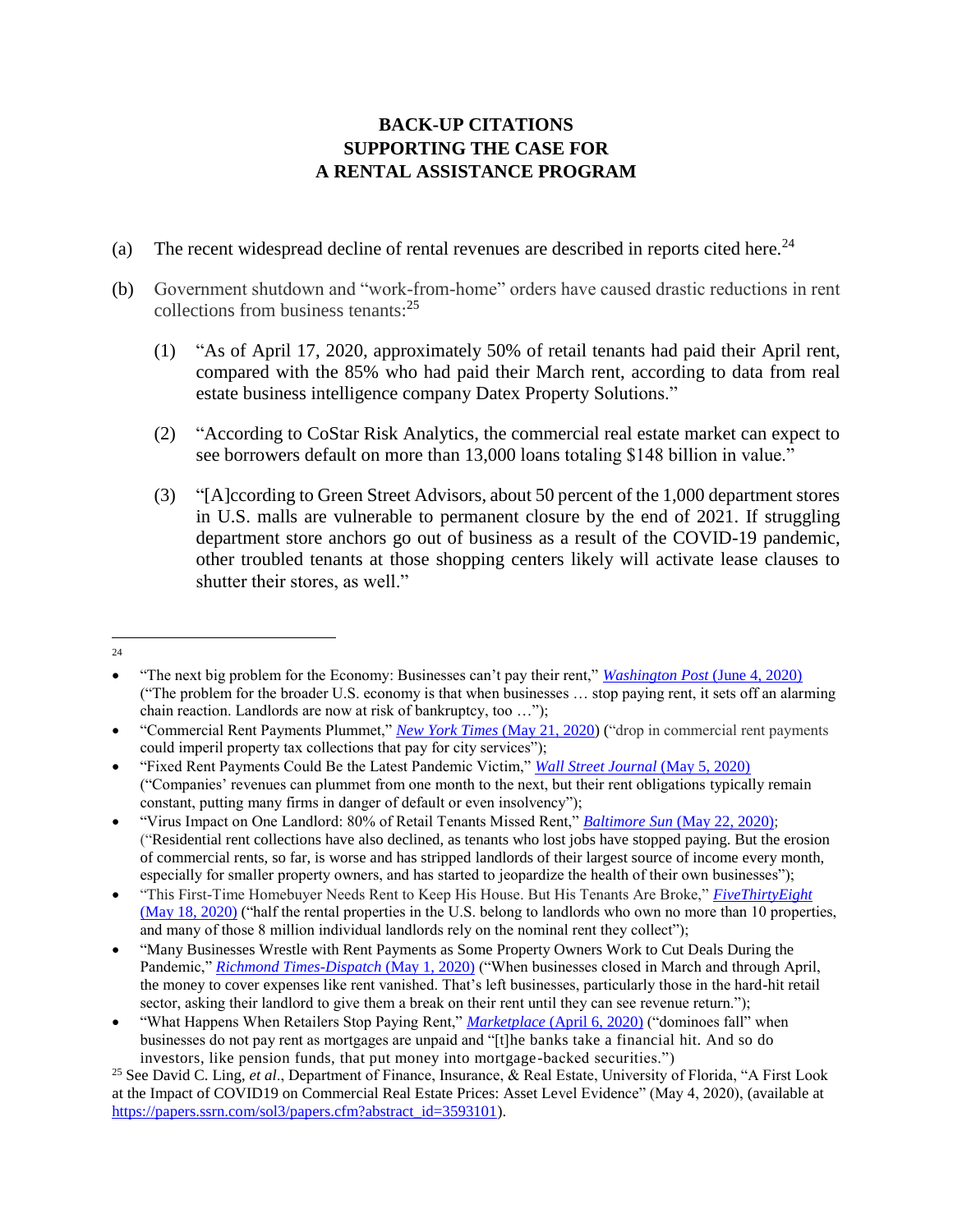- (4) "[T]echnology, self-storage, and industrial warehouse REITs produced positive riskadjusted returns during the early stages of the pandemic. The worst performers were hospitality and retail REITs due to canceled travel, imposed closures, and shelter-inplace orders in most cities and states."
- (5) Deutsche Bank (DB) Global Research reports that more than 20% of U.S small businesses on average missed scheduled payments (rent, utilities, and payroll) since March 13, 2020. DB further reports that small businesses reporting missed rents and other fixed payments – worse than this U.S. average –are:
	- (A) in the "Accommodations and Food Services" sector (60% of small businesses missing payments);
	- (B) assisted living and similar facilities in the "Health Care and Social Assistance" sector (about 30%); and
	- (C) tourism properties in the "Arts, Entertainment and Recreation" sector (about  $30\%$ ).<sup>26</sup>
- (c) The ability of a commercial real estate company to honor its debt obligations depends, in significant part, on the company's ability to generate operating income from the rents received from its business tenants. The severely depressed state of business rent collections since the start of the pandemic is a foreboding sign of declines in commercial real estate asset values, and associated credit losses that U.S. financial institutions may incur in their commercial real estate portfolios.
	- (1) On May 15, 2020, The Federal Reserve issued a stark warning in its bi-annual "Financial Stability Report"<sup>27</sup> that asset prices could suffer significant declines should the coronavirus pandemic deepen – with the commercial real estate market being among the hardest-hit industries.<sup>28</sup>
		- (A) "Asset prices remain vulnerable to significant price declines should the pandemic take an unexpected course," the Fed said in the report.
		- (B) It cited commercial real estate as being particularly susceptible to falling valuations because "prices were high relative to fundamentals before the pandemic," and there have been severe disruptions in rental income streams, particularly in the hospitality and retail industries.
	- (2) Moody's Analytics dissected the credit risk impact on financial institutions' commercial real estate loan portfolios under alternative "pandemic-control" scenarios. In March 2020, Moody's predicted that if the U.S. enters another deep recession similar to the

 $\overline{a}$ 

<sup>28</sup> https://www.bloomberg.com/news/article<u>s/2020-05-15/fed-warns-of-significant-hit-to-asset-prices-if-pandemic-</u> [grows](https://www.bloomberg.com/news/articles/2020-05-15/fed-warns-of-significant-hit-to-asset-prices-if-pandemic-grows)

<sup>&</sup>lt;sup>26</sup> Torsten Slok, Chief Economist, Deutsche Bank Global Research, "The impact of Covid-19 on US small businesses: Slowly coming back," at slide 17 (data collected April 26 to May 2, 2020) (available upon request)

<sup>27</sup> <https://www.federalreserve.gov/publications/files/financial-stability-report-20200515.pdf>